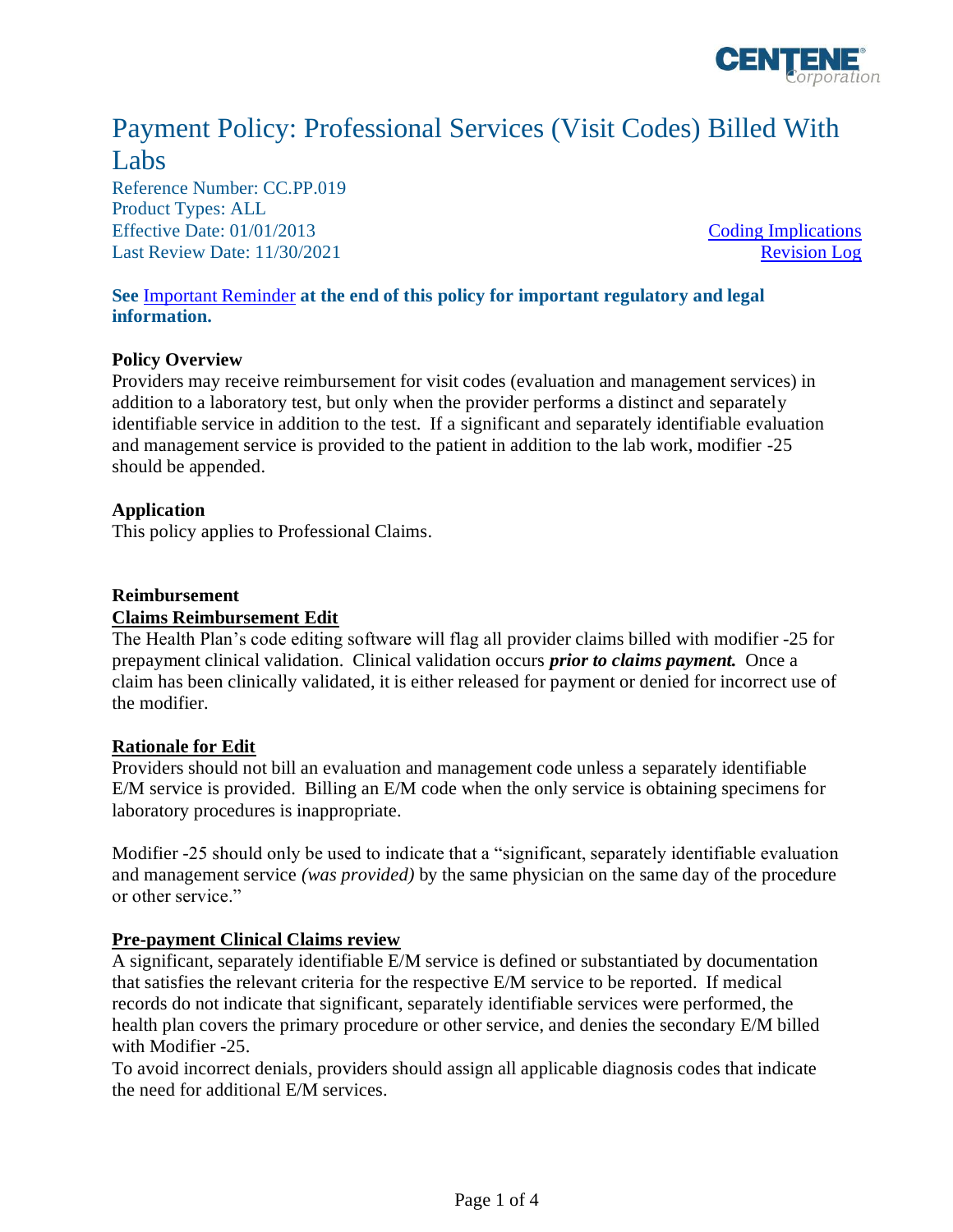

# **PAYMENT POLICY PROFESISONAL SERVICES BILLED WITH LABS**

### **Documentation Requirements**

The following guidelines will be used to determine whether or not modifier -25 was used appropriately. If any one of the following conditions is met then reimbursement for the E/M service is recommended.

- The E/M service is the first time the provider has seen the patient or evaluated a major condition
- A diagnosis on the claim indicates that a separate medical condition was treated in addition to the procedure that was performed
- The patient's condition is worsening as evidenced by diagnostic procedures being performed on or around the date of services
- A provider bills supplies or equipment, on or around the same date, that are unrelated to the procedure performed but would have required an E/M services to determine the patient's need

## <span id="page-1-0"></span>**Coding and Modifier Information**

This payment policy references Current Procedural Terminology (CPT®). CPT® is a registered trademark of the American Medical Association. All CPT® codes and descriptions are copyrighted 2021, American Medical Association. All rights reserved. CPT codes and CPT descriptions are from current manuals and those included herein are not intended to be allinclusive and are included for informational purposes only. Codes referenced in this payment policy are for informational purposes only. Inclusion or exclusion of any codes does not guarantee coverage. Providers should reference the most up-to-date sources of professional coding guidance prior to the submission of claims for reimbursement of covered services.

| <b>CPT/HCPCS Code</b> | <b>Descriptor</b>                                                                               |
|-----------------------|-------------------------------------------------------------------------------------------------|
| 99201-99205           | Office or other outpatient visit for the evaluation and management of a<br>new patient          |
| 99211-99215           | Office or other outpatient visit for the evaluation and management of<br>an established patient |
| 99281-99285           | <b>Emergency Department Services</b>                                                            |
| 99288                 | <b>Other Emergency Services</b>                                                                 |
| 99291-99292           | <b>Critical Care Services</b>                                                                   |
| 99241-99245           | Office or other outpatient consultations                                                        |

| <b>Modifier</b> | <b>Descriptor</b>                                                                                                                                                                                |
|-----------------|--------------------------------------------------------------------------------------------------------------------------------------------------------------------------------------------------|
| $-25$           | Significant, Separately Identifiable Evaluation and Management<br>Service by the Same Physician or Other Qualified Health Care<br>Professional on the Same Day of the Procedure or Other Service |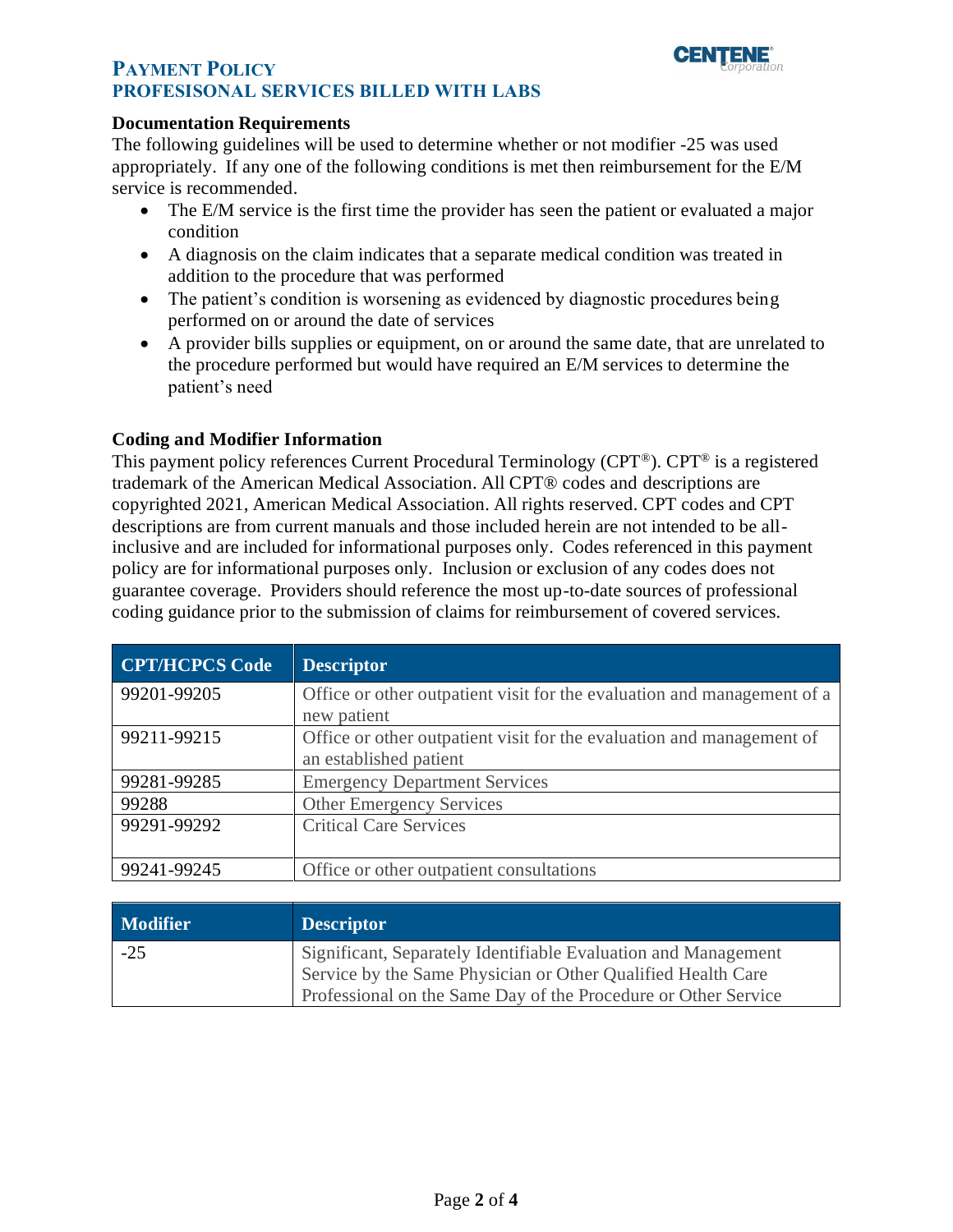

# **PAYMENT POLICY PROFESISONAL SERVICES BILLED WITH LABS**

### **Related Documents or Resources**

- 1. Centers for Medicare and Medicaid Services, CMS Manual System and other CMS publications and services.
- 2. 2. Centers for Medicare and Medicaid Services, National Correct Coding Initiative (NCCI) publications.
- 3. 3. American Medical Association, Current Procedural Terminology (CPT®) and associated.

### **References**

*1. Current Procedural Terminology (CPT*®), 2021

<span id="page-2-0"></span>

| <b>Revision History</b> |                                                               |
|-------------------------|---------------------------------------------------------------|
| 03/07/2017              | Converted to new template and conducted annual review.        |
| 03/10/2018              | Reviewed and revised policy.                                  |
| 03/10/2019              | Conducted Review, Verified Codes, Added 99288, updated policy |
| 11/01/2019              | <b>Annual Review complete</b>                                 |
| 11/01/2020              | <b>Annual Review complete</b>                                 |
| 11/30/2021              | Annual review complete; no major updates required             |

### <span id="page-2-1"></span>**Important Reminder**

For the purposes of this payment policy, "Health Plan" means a health plan that has adopted this payment policy and that is operated or administered, in whole or in part, by Centene Management Company, LLC, or any other of such health plan's affiliates, as applicable.

The purpose of this payment policy is to provide a guide to payment, which is a component of the guidelines used to assist in making coverage and payment determinations and administering benefits. It does not constitute a contract or guarantee regarding payment or results. Coverage and payment determinations and the administration of benefits are subject to all terms, conditions, exclusions and limitations of the coverage documents (e.g., evidence of coverage, certificate of coverage, policy, contract of insurance, etc.), as well as to state and federal requirements and applicable plan-level administrative policies and procedures.

This payment policy is effective as of the date determined by Health Plan. The date of posting may not be the effective date of this payment policy. This payment policy may be subject to applicable legal and regulatory requirements relating to provider notification. If there is a discrepancy between the effective date of this payment policy and any applicable legal or regulatory requirement, the requirements of law and regulation shall govern. Health Plan retains the right to change, amend or withdraw this payment policy, and additional payment policies may be developed and adopted as needed, at any time.

This payment policy does not constitute medical advice, medical treatment or medical care. It is not intended to dictate to providers how to practice medicine. Providers are expected to exercise